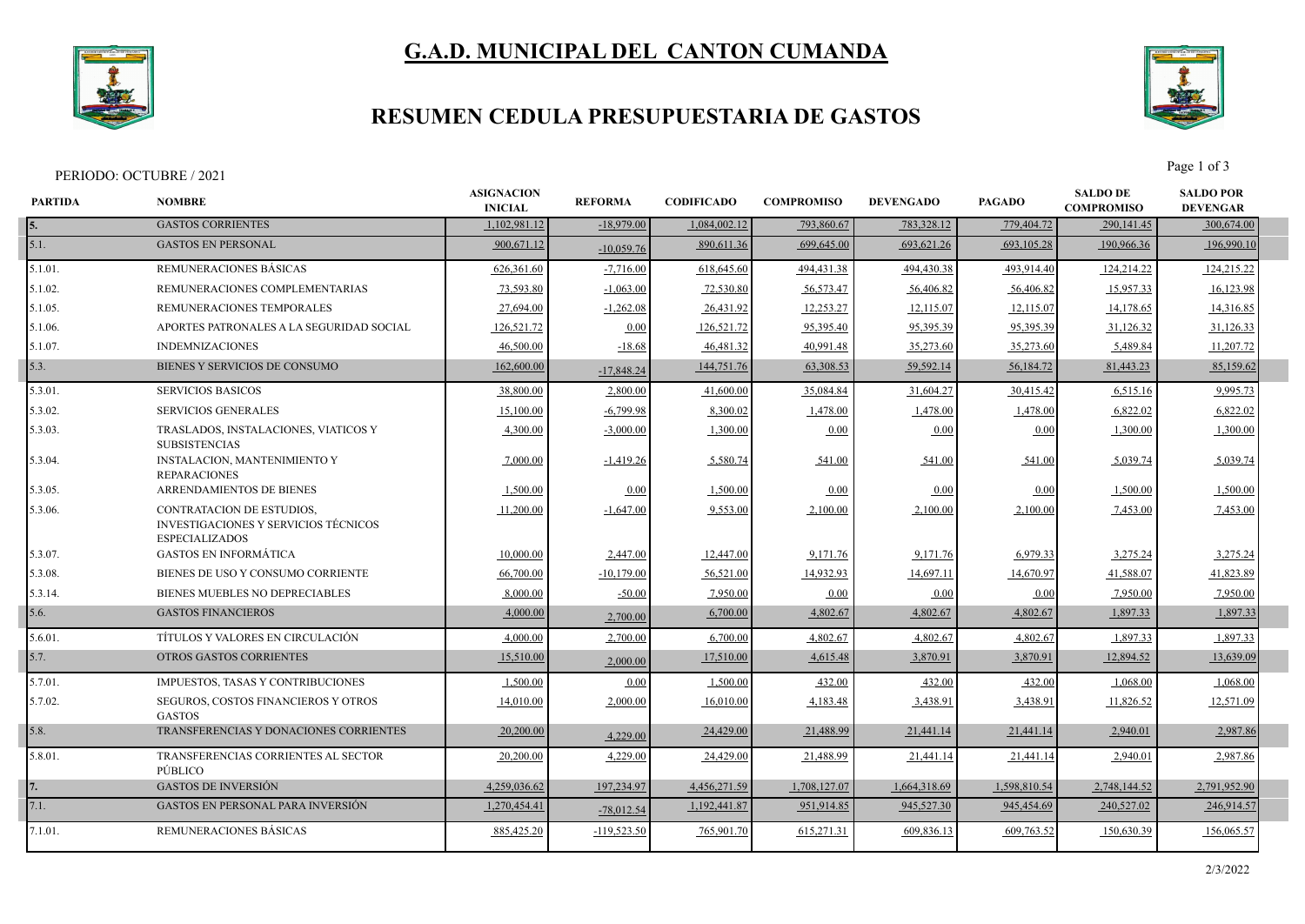

# **G.A.D. MUNICIPAL DEL CANTON CUMANDA**

### **RESUMEN CEDULA PRESUPUESTARIA DE GASTOS**



Page 2 of 3<br>Page 2 of 3

| REMUNERACIONES COMPLEMENTARIAS<br>121,790.45<br>118,926.99<br>90,307.44<br>90,307.44<br>28,619.55<br>$-2,863.46$<br>90,307.44<br>28,619.55<br>REMUNERACIONES TEMPORALES<br>36,795.20<br>42,283.79<br>1,915.38<br>79,078.99<br>77,163.61<br>77,163.61<br>77,163.61<br>1,915.38<br>174,943.56<br>6,097.66<br>128,508.39<br>128,126.19<br>52,532.83<br>52,915.03<br>APORTES PATRONALES A LA SEGURIDAD SOCIAL<br>181,041.22<br>128,126.19<br>40.093.93<br><b>INDEMNIZACIONES</b><br>51,500.00<br>$-4,007.03$<br>47,492.97<br>40,664.10<br>40,093.93<br>6,828.87<br>7,399.04<br>BIENES Y SERVICIOS PARA INVERSIÓN<br>1,037,630.60<br>314,724.16<br>282,704.08<br>243,939.24<br>482,732.49<br>514,752.57<br>797,456.65<br>$-240,173.95$<br><b>SERVICIOS GENERALES</b><br>97,086.40<br>$-27,147.26$<br>69,939.1<br>22,831.94<br>22,819.19<br>22,705.1<br>47,107.20<br>47,119.95<br>TRASLADOS, INSTALACIONES , VIÁTICOS Y<br>7.3.03.<br>2,000.00<br>0.00<br>2,000.00<br>500.00<br>500.00<br>500.00<br>1,500.00<br>1,500.00<br><b>SUBSISTENCIAS</b><br>60,000.00<br>$-8,707.43$<br>51,292.57<br>19,596.72<br>19,588.59<br>26,260.85<br><b>INSTALACIONES, MANTENIMIENTOS Y</b><br>25,031.72<br>31,695.85<br><b>REPARACIONES</b><br>ARRENDAMIENTO DE BIENES<br>5,502.00<br>19,600.99<br>7.3.05.<br>19,500.00<br>25,002.00<br>19,600.99<br>19,600.99<br>5,401.01<br>5,401.01<br>209,020.00<br>12,557.16<br>12,557.16<br>12,557.16<br>112,063.86<br><b>CONTRATACIONES DE ESTUDIOS E</b><br>$-84.398.98$<br>124,621.02<br>112,063.86<br>INVESTIGACIONES Y SERVICIOS TÉCNICOS<br><b>ESPECIALIZADOS</b><br><b>GASTOS EN INFORMÁTICA</b><br>8,000.00<br>4,501.02<br>$-3,498.98$<br>4,501.02<br>0.00<br>0.00<br>0.00<br>4,501.02<br>BIENES DE USO Y CONSUMO DE INVERSIÓN<br>619,524.20<br>$-123,758.44$<br>234,202.35<br>207,630.02<br>168,987.33<br>495,765.76<br>261,563.41<br>288,135.74<br>PERTRECHOS PARA LA DEFENSA Y SEGURIDAD<br>5,000.00<br>$-4,999.00$<br>0.00<br>0.00<br>1.00<br>1.00<br>0.00<br>1.00<br><b>PUBLICA</b><br>BIENES MUEBLES NO DEPRECIABLES<br>7,500.00<br>$-1,999.98$<br>5,500.02<br>5,500.02<br>5,500.02<br>0.00<br>0.00<br>0.00<br>BIENES BIOLÓGICOS NO DEPRECIABLES<br>10,000.00<br>8,834.12<br>18,834.12<br>0.00<br>18,834.12<br>18,834.12<br>0.00<br>0.00<br><b>OBRAS PUBLICAS</b><br>1,586,951.61<br>2,052,043.21<br>122,638.98<br>117,984.64<br>117,886.65<br>1,929,404.23<br>1,934,058.57<br>465,091.60<br>OBRAS DE INFRAESTRUCTURA<br>2,052,043.21<br>122,638.98<br>117,886.65<br>1,929,404.23<br>1,934,058.57<br>1,586,951.61<br>465,091.60<br>117,984.64<br>OTROS GASTOS DE INVERSIÓN<br>25,860.09<br>6,697.86<br>17,033.50<br>17,779.91<br>39,000.00<br>43,640.00<br>26,606.50<br>4,640.00<br><b>IMPUESTOS TASAS Y CONTRIBUCIONES</b><br>4,000.00<br>6,697.86<br>1,942.14<br>4,640.00<br>8,640.00<br>6,698.35<br>6,697.86<br>1,941.65<br>7.7.02.<br>SEGUROS, COSTOS FINANCIEROS Y OTROS<br>35,000.00<br>0.00<br>35,000.00<br>19,908.15<br>19,162.23<br>15,837.77<br>0.00<br>15,091.85<br><b>GASTOS</b><br>TRANSFERENCIAS Y DONACIONES PARA<br>292,242.58<br>292,242.58<br>78,447.28<br>78,447.28<br>325,000.00<br>370,689.86<br>284,832.10<br>45,689.86<br><b>INVERSIÓN</b><br>78,447.28<br>TRANSFERENCIAS PARA INVERSION AL SECTOR<br>325,000.00<br>45,689.86<br>370,689.86<br>292,242.58<br>292,242.58<br>284,832.10<br>78,447.28<br>PÚBLICO<br><b>GASTOS DE CAPITAL</b><br>391,900.00<br>348,605.89<br>190,735.97<br>190,735.97<br>22,995.80<br>157,869.92<br>157,869.92<br>$-43,294.11$<br><b>BIENES DE LARGA DURACIÓN</b><br>391,900.00<br>348,605.89<br>190,735.97<br>190,735.97<br>22,995.80<br>157,869.92<br>157,869.92<br>$-43,294.11$<br><b>BIENES MUEBLES</b><br>361,900.00<br>$-33,459.18$<br>328,440.82<br>190,735.97<br>190,735.97<br>22,995.80<br>137,704.85<br>137,704.85<br><b>EXPROPIACIONES DE BIENES</b><br>$-9,834.93$<br>20,165.07<br>30,000.00<br>20,165.07<br>0.00<br>0.00<br>0.00<br>20,165.07 | <b>PARTIDA</b> | <b>NOMBRE</b> |  | <b>REFORMA</b> | <b>CODIFICADO</b> | <b>COMPROMISO</b> | <b>DEVENGADO</b> | <b>PAGADO</b> | <b>SALDO DE</b><br><b>COMPROMISO</b> | <b>SALDO POR</b><br><b>DEVENGAR</b> |  |
|---------------------------------------------------------------------------------------------------------------------------------------------------------------------------------------------------------------------------------------------------------------------------------------------------------------------------------------------------------------------------------------------------------------------------------------------------------------------------------------------------------------------------------------------------------------------------------------------------------------------------------------------------------------------------------------------------------------------------------------------------------------------------------------------------------------------------------------------------------------------------------------------------------------------------------------------------------------------------------------------------------------------------------------------------------------------------------------------------------------------------------------------------------------------------------------------------------------------------------------------------------------------------------------------------------------------------------------------------------------------------------------------------------------------------------------------------------------------------------------------------------------------------------------------------------------------------------------------------------------------------------------------------------------------------------------------------------------------------------------------------------------------------------------------------------------------------------------------------------------------------------------------------------------------------------------------------------------------------------------------------------------------------------------------------------------------------------------------------------------------------------------------------------------------------------------------------------------------------------------------------------------------------------------------------------------------------------------------------------------------------------------------------------------------------------------------------------------------------------------------------------------------------------------------------------------------------------------------------------------------------------------------------------------------------------------------------------------------------------------------------------------------------------------------------------------------------------------------------------------------------------------------------------------------------------------------------------------------------------------------------------------------------------------------------------------------------------------------------------------------------------------------------------------------------------------------------------------------------------------------------------------------------------------------------------------------------------------------------------------------------------------------------------------------------------------------------------------------------------------------------------------------------------------------------------------------------------------------------------------------------------------------------------------------------------------------------------------------------------------------------------------------------------------------------------------------------------------------------------------------------------------------------------------------------------------------|----------------|---------------|--|----------------|-------------------|-------------------|------------------|---------------|--------------------------------------|-------------------------------------|--|
|                                                                                                                                                                                                                                                                                                                                                                                                                                                                                                                                                                                                                                                                                                                                                                                                                                                                                                                                                                                                                                                                                                                                                                                                                                                                                                                                                                                                                                                                                                                                                                                                                                                                                                                                                                                                                                                                                                                                                                                                                                                                                                                                                                                                                                                                                                                                                                                                                                                                                                                                                                                                                                                                                                                                                                                                                                                                                                                                                                                                                                                                                                                                                                                                                                                                                                                                                                                                                                                                                                                                                                                                                                                                                                                                                                                                                                                                                                                                             | 7.1.02.        |               |  |                |                   |                   |                  |               |                                      |                                     |  |
|                                                                                                                                                                                                                                                                                                                                                                                                                                                                                                                                                                                                                                                                                                                                                                                                                                                                                                                                                                                                                                                                                                                                                                                                                                                                                                                                                                                                                                                                                                                                                                                                                                                                                                                                                                                                                                                                                                                                                                                                                                                                                                                                                                                                                                                                                                                                                                                                                                                                                                                                                                                                                                                                                                                                                                                                                                                                                                                                                                                                                                                                                                                                                                                                                                                                                                                                                                                                                                                                                                                                                                                                                                                                                                                                                                                                                                                                                                                                             | 7.1.05.        |               |  |                |                   |                   |                  |               |                                      |                                     |  |
|                                                                                                                                                                                                                                                                                                                                                                                                                                                                                                                                                                                                                                                                                                                                                                                                                                                                                                                                                                                                                                                                                                                                                                                                                                                                                                                                                                                                                                                                                                                                                                                                                                                                                                                                                                                                                                                                                                                                                                                                                                                                                                                                                                                                                                                                                                                                                                                                                                                                                                                                                                                                                                                                                                                                                                                                                                                                                                                                                                                                                                                                                                                                                                                                                                                                                                                                                                                                                                                                                                                                                                                                                                                                                                                                                                                                                                                                                                                                             | 7.1.06.        |               |  |                |                   |                   |                  |               |                                      |                                     |  |
|                                                                                                                                                                                                                                                                                                                                                                                                                                                                                                                                                                                                                                                                                                                                                                                                                                                                                                                                                                                                                                                                                                                                                                                                                                                                                                                                                                                                                                                                                                                                                                                                                                                                                                                                                                                                                                                                                                                                                                                                                                                                                                                                                                                                                                                                                                                                                                                                                                                                                                                                                                                                                                                                                                                                                                                                                                                                                                                                                                                                                                                                                                                                                                                                                                                                                                                                                                                                                                                                                                                                                                                                                                                                                                                                                                                                                                                                                                                                             | 7.1.07.        |               |  |                |                   |                   |                  |               |                                      |                                     |  |
|                                                                                                                                                                                                                                                                                                                                                                                                                                                                                                                                                                                                                                                                                                                                                                                                                                                                                                                                                                                                                                                                                                                                                                                                                                                                                                                                                                                                                                                                                                                                                                                                                                                                                                                                                                                                                                                                                                                                                                                                                                                                                                                                                                                                                                                                                                                                                                                                                                                                                                                                                                                                                                                                                                                                                                                                                                                                                                                                                                                                                                                                                                                                                                                                                                                                                                                                                                                                                                                                                                                                                                                                                                                                                                                                                                                                                                                                                                                                             | 7.3.           |               |  |                |                   |                   |                  |               |                                      |                                     |  |
|                                                                                                                                                                                                                                                                                                                                                                                                                                                                                                                                                                                                                                                                                                                                                                                                                                                                                                                                                                                                                                                                                                                                                                                                                                                                                                                                                                                                                                                                                                                                                                                                                                                                                                                                                                                                                                                                                                                                                                                                                                                                                                                                                                                                                                                                                                                                                                                                                                                                                                                                                                                                                                                                                                                                                                                                                                                                                                                                                                                                                                                                                                                                                                                                                                                                                                                                                                                                                                                                                                                                                                                                                                                                                                                                                                                                                                                                                                                                             | 7.3.02.        |               |  |                |                   |                   |                  |               |                                      |                                     |  |
|                                                                                                                                                                                                                                                                                                                                                                                                                                                                                                                                                                                                                                                                                                                                                                                                                                                                                                                                                                                                                                                                                                                                                                                                                                                                                                                                                                                                                                                                                                                                                                                                                                                                                                                                                                                                                                                                                                                                                                                                                                                                                                                                                                                                                                                                                                                                                                                                                                                                                                                                                                                                                                                                                                                                                                                                                                                                                                                                                                                                                                                                                                                                                                                                                                                                                                                                                                                                                                                                                                                                                                                                                                                                                                                                                                                                                                                                                                                                             |                |               |  |                |                   |                   |                  |               |                                      |                                     |  |
|                                                                                                                                                                                                                                                                                                                                                                                                                                                                                                                                                                                                                                                                                                                                                                                                                                                                                                                                                                                                                                                                                                                                                                                                                                                                                                                                                                                                                                                                                                                                                                                                                                                                                                                                                                                                                                                                                                                                                                                                                                                                                                                                                                                                                                                                                                                                                                                                                                                                                                                                                                                                                                                                                                                                                                                                                                                                                                                                                                                                                                                                                                                                                                                                                                                                                                                                                                                                                                                                                                                                                                                                                                                                                                                                                                                                                                                                                                                                             | 7.3.04.        |               |  |                |                   |                   |                  |               |                                      |                                     |  |
|                                                                                                                                                                                                                                                                                                                                                                                                                                                                                                                                                                                                                                                                                                                                                                                                                                                                                                                                                                                                                                                                                                                                                                                                                                                                                                                                                                                                                                                                                                                                                                                                                                                                                                                                                                                                                                                                                                                                                                                                                                                                                                                                                                                                                                                                                                                                                                                                                                                                                                                                                                                                                                                                                                                                                                                                                                                                                                                                                                                                                                                                                                                                                                                                                                                                                                                                                                                                                                                                                                                                                                                                                                                                                                                                                                                                                                                                                                                                             |                |               |  |                |                   |                   |                  |               |                                      |                                     |  |
|                                                                                                                                                                                                                                                                                                                                                                                                                                                                                                                                                                                                                                                                                                                                                                                                                                                                                                                                                                                                                                                                                                                                                                                                                                                                                                                                                                                                                                                                                                                                                                                                                                                                                                                                                                                                                                                                                                                                                                                                                                                                                                                                                                                                                                                                                                                                                                                                                                                                                                                                                                                                                                                                                                                                                                                                                                                                                                                                                                                                                                                                                                                                                                                                                                                                                                                                                                                                                                                                                                                                                                                                                                                                                                                                                                                                                                                                                                                                             | 7.3.06.        |               |  |                |                   |                   |                  |               |                                      |                                     |  |
|                                                                                                                                                                                                                                                                                                                                                                                                                                                                                                                                                                                                                                                                                                                                                                                                                                                                                                                                                                                                                                                                                                                                                                                                                                                                                                                                                                                                                                                                                                                                                                                                                                                                                                                                                                                                                                                                                                                                                                                                                                                                                                                                                                                                                                                                                                                                                                                                                                                                                                                                                                                                                                                                                                                                                                                                                                                                                                                                                                                                                                                                                                                                                                                                                                                                                                                                                                                                                                                                                                                                                                                                                                                                                                                                                                                                                                                                                                                                             | 7.3.07.        |               |  |                |                   |                   |                  |               |                                      |                                     |  |
|                                                                                                                                                                                                                                                                                                                                                                                                                                                                                                                                                                                                                                                                                                                                                                                                                                                                                                                                                                                                                                                                                                                                                                                                                                                                                                                                                                                                                                                                                                                                                                                                                                                                                                                                                                                                                                                                                                                                                                                                                                                                                                                                                                                                                                                                                                                                                                                                                                                                                                                                                                                                                                                                                                                                                                                                                                                                                                                                                                                                                                                                                                                                                                                                                                                                                                                                                                                                                                                                                                                                                                                                                                                                                                                                                                                                                                                                                                                                             | 7.3.08.        |               |  |                |                   |                   |                  |               |                                      |                                     |  |
|                                                                                                                                                                                                                                                                                                                                                                                                                                                                                                                                                                                                                                                                                                                                                                                                                                                                                                                                                                                                                                                                                                                                                                                                                                                                                                                                                                                                                                                                                                                                                                                                                                                                                                                                                                                                                                                                                                                                                                                                                                                                                                                                                                                                                                                                                                                                                                                                                                                                                                                                                                                                                                                                                                                                                                                                                                                                                                                                                                                                                                                                                                                                                                                                                                                                                                                                                                                                                                                                                                                                                                                                                                                                                                                                                                                                                                                                                                                                             | 7.3.10.        |               |  |                |                   |                   |                  |               |                                      |                                     |  |
|                                                                                                                                                                                                                                                                                                                                                                                                                                                                                                                                                                                                                                                                                                                                                                                                                                                                                                                                                                                                                                                                                                                                                                                                                                                                                                                                                                                                                                                                                                                                                                                                                                                                                                                                                                                                                                                                                                                                                                                                                                                                                                                                                                                                                                                                                                                                                                                                                                                                                                                                                                                                                                                                                                                                                                                                                                                                                                                                                                                                                                                                                                                                                                                                                                                                                                                                                                                                                                                                                                                                                                                                                                                                                                                                                                                                                                                                                                                                             | 7.3.14.        |               |  |                |                   |                   |                  |               |                                      |                                     |  |
|                                                                                                                                                                                                                                                                                                                                                                                                                                                                                                                                                                                                                                                                                                                                                                                                                                                                                                                                                                                                                                                                                                                                                                                                                                                                                                                                                                                                                                                                                                                                                                                                                                                                                                                                                                                                                                                                                                                                                                                                                                                                                                                                                                                                                                                                                                                                                                                                                                                                                                                                                                                                                                                                                                                                                                                                                                                                                                                                                                                                                                                                                                                                                                                                                                                                                                                                                                                                                                                                                                                                                                                                                                                                                                                                                                                                                                                                                                                                             | 7.3.15.        |               |  |                |                   |                   |                  |               |                                      |                                     |  |
|                                                                                                                                                                                                                                                                                                                                                                                                                                                                                                                                                                                                                                                                                                                                                                                                                                                                                                                                                                                                                                                                                                                                                                                                                                                                                                                                                                                                                                                                                                                                                                                                                                                                                                                                                                                                                                                                                                                                                                                                                                                                                                                                                                                                                                                                                                                                                                                                                                                                                                                                                                                                                                                                                                                                                                                                                                                                                                                                                                                                                                                                                                                                                                                                                                                                                                                                                                                                                                                                                                                                                                                                                                                                                                                                                                                                                                                                                                                                             | 7.5.           |               |  |                |                   |                   |                  |               |                                      |                                     |  |
|                                                                                                                                                                                                                                                                                                                                                                                                                                                                                                                                                                                                                                                                                                                                                                                                                                                                                                                                                                                                                                                                                                                                                                                                                                                                                                                                                                                                                                                                                                                                                                                                                                                                                                                                                                                                                                                                                                                                                                                                                                                                                                                                                                                                                                                                                                                                                                                                                                                                                                                                                                                                                                                                                                                                                                                                                                                                                                                                                                                                                                                                                                                                                                                                                                                                                                                                                                                                                                                                                                                                                                                                                                                                                                                                                                                                                                                                                                                                             | 7.5.01.        |               |  |                |                   |                   |                  |               |                                      |                                     |  |
|                                                                                                                                                                                                                                                                                                                                                                                                                                                                                                                                                                                                                                                                                                                                                                                                                                                                                                                                                                                                                                                                                                                                                                                                                                                                                                                                                                                                                                                                                                                                                                                                                                                                                                                                                                                                                                                                                                                                                                                                                                                                                                                                                                                                                                                                                                                                                                                                                                                                                                                                                                                                                                                                                                                                                                                                                                                                                                                                                                                                                                                                                                                                                                                                                                                                                                                                                                                                                                                                                                                                                                                                                                                                                                                                                                                                                                                                                                                                             | 7.7.           |               |  |                |                   |                   |                  |               |                                      |                                     |  |
|                                                                                                                                                                                                                                                                                                                                                                                                                                                                                                                                                                                                                                                                                                                                                                                                                                                                                                                                                                                                                                                                                                                                                                                                                                                                                                                                                                                                                                                                                                                                                                                                                                                                                                                                                                                                                                                                                                                                                                                                                                                                                                                                                                                                                                                                                                                                                                                                                                                                                                                                                                                                                                                                                                                                                                                                                                                                                                                                                                                                                                                                                                                                                                                                                                                                                                                                                                                                                                                                                                                                                                                                                                                                                                                                                                                                                                                                                                                                             | 7.7.01.        |               |  |                |                   |                   |                  |               |                                      |                                     |  |
|                                                                                                                                                                                                                                                                                                                                                                                                                                                                                                                                                                                                                                                                                                                                                                                                                                                                                                                                                                                                                                                                                                                                                                                                                                                                                                                                                                                                                                                                                                                                                                                                                                                                                                                                                                                                                                                                                                                                                                                                                                                                                                                                                                                                                                                                                                                                                                                                                                                                                                                                                                                                                                                                                                                                                                                                                                                                                                                                                                                                                                                                                                                                                                                                                                                                                                                                                                                                                                                                                                                                                                                                                                                                                                                                                                                                                                                                                                                                             |                |               |  |                |                   |                   |                  |               |                                      |                                     |  |
|                                                                                                                                                                                                                                                                                                                                                                                                                                                                                                                                                                                                                                                                                                                                                                                                                                                                                                                                                                                                                                                                                                                                                                                                                                                                                                                                                                                                                                                                                                                                                                                                                                                                                                                                                                                                                                                                                                                                                                                                                                                                                                                                                                                                                                                                                                                                                                                                                                                                                                                                                                                                                                                                                                                                                                                                                                                                                                                                                                                                                                                                                                                                                                                                                                                                                                                                                                                                                                                                                                                                                                                                                                                                                                                                                                                                                                                                                                                                             | 7.8.           |               |  |                |                   |                   |                  |               |                                      |                                     |  |
|                                                                                                                                                                                                                                                                                                                                                                                                                                                                                                                                                                                                                                                                                                                                                                                                                                                                                                                                                                                                                                                                                                                                                                                                                                                                                                                                                                                                                                                                                                                                                                                                                                                                                                                                                                                                                                                                                                                                                                                                                                                                                                                                                                                                                                                                                                                                                                                                                                                                                                                                                                                                                                                                                                                                                                                                                                                                                                                                                                                                                                                                                                                                                                                                                                                                                                                                                                                                                                                                                                                                                                                                                                                                                                                                                                                                                                                                                                                                             | 7.8.01.        |               |  |                |                   |                   |                  |               |                                      |                                     |  |
|                                                                                                                                                                                                                                                                                                                                                                                                                                                                                                                                                                                                                                                                                                                                                                                                                                                                                                                                                                                                                                                                                                                                                                                                                                                                                                                                                                                                                                                                                                                                                                                                                                                                                                                                                                                                                                                                                                                                                                                                                                                                                                                                                                                                                                                                                                                                                                                                                                                                                                                                                                                                                                                                                                                                                                                                                                                                                                                                                                                                                                                                                                                                                                                                                                                                                                                                                                                                                                                                                                                                                                                                                                                                                                                                                                                                                                                                                                                                             |                |               |  |                |                   |                   |                  |               |                                      |                                     |  |
|                                                                                                                                                                                                                                                                                                                                                                                                                                                                                                                                                                                                                                                                                                                                                                                                                                                                                                                                                                                                                                                                                                                                                                                                                                                                                                                                                                                                                                                                                                                                                                                                                                                                                                                                                                                                                                                                                                                                                                                                                                                                                                                                                                                                                                                                                                                                                                                                                                                                                                                                                                                                                                                                                                                                                                                                                                                                                                                                                                                                                                                                                                                                                                                                                                                                                                                                                                                                                                                                                                                                                                                                                                                                                                                                                                                                                                                                                                                                             | 8.4.           |               |  |                |                   |                   |                  |               |                                      |                                     |  |
|                                                                                                                                                                                                                                                                                                                                                                                                                                                                                                                                                                                                                                                                                                                                                                                                                                                                                                                                                                                                                                                                                                                                                                                                                                                                                                                                                                                                                                                                                                                                                                                                                                                                                                                                                                                                                                                                                                                                                                                                                                                                                                                                                                                                                                                                                                                                                                                                                                                                                                                                                                                                                                                                                                                                                                                                                                                                                                                                                                                                                                                                                                                                                                                                                                                                                                                                                                                                                                                                                                                                                                                                                                                                                                                                                                                                                                                                                                                                             | 8.4.01.        |               |  |                |                   |                   |                  |               |                                      |                                     |  |
|                                                                                                                                                                                                                                                                                                                                                                                                                                                                                                                                                                                                                                                                                                                                                                                                                                                                                                                                                                                                                                                                                                                                                                                                                                                                                                                                                                                                                                                                                                                                                                                                                                                                                                                                                                                                                                                                                                                                                                                                                                                                                                                                                                                                                                                                                                                                                                                                                                                                                                                                                                                                                                                                                                                                                                                                                                                                                                                                                                                                                                                                                                                                                                                                                                                                                                                                                                                                                                                                                                                                                                                                                                                                                                                                                                                                                                                                                                                                             | 8.4.03.        |               |  |                |                   |                   |                  |               |                                      |                                     |  |